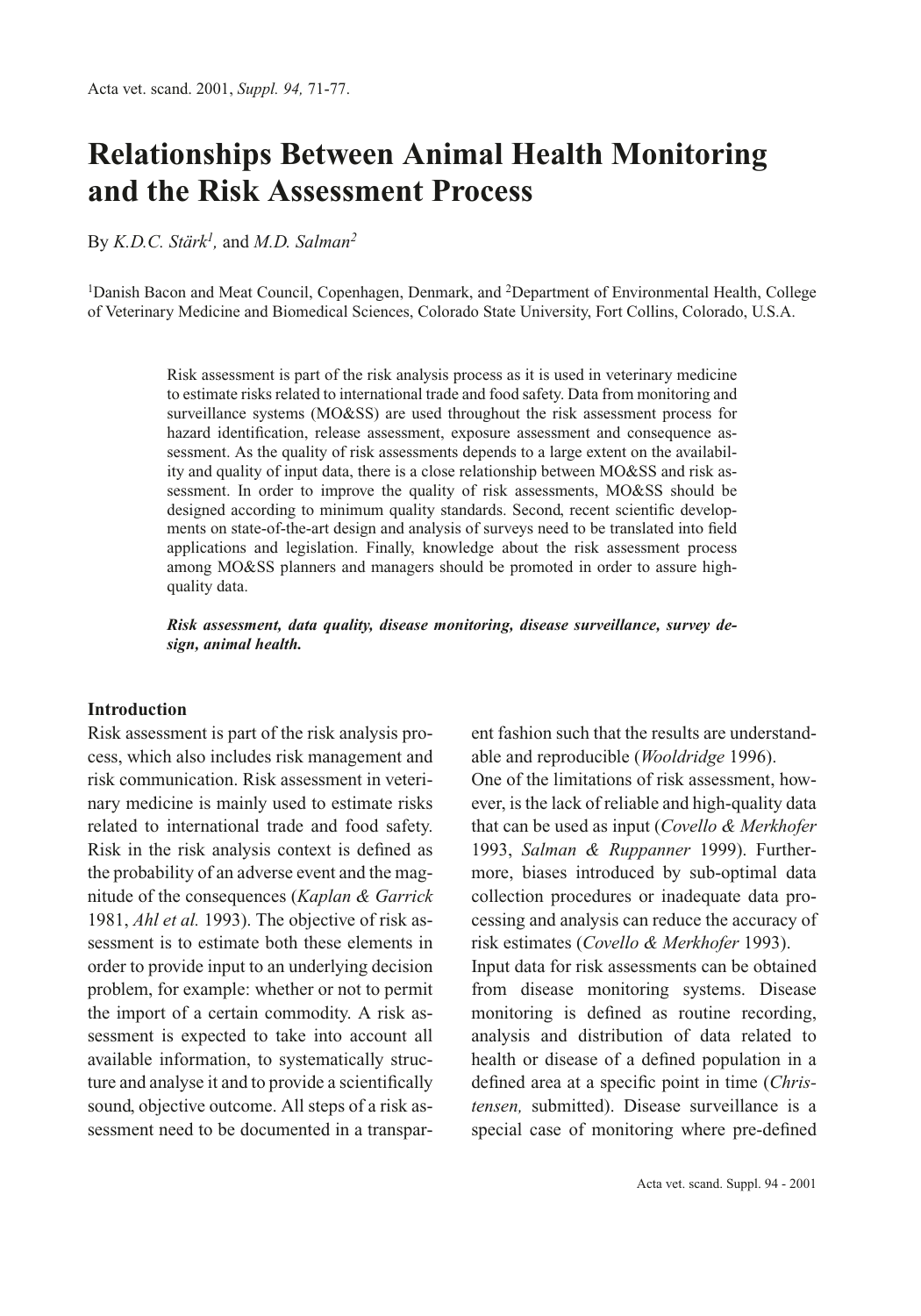| Risk assessment step   | Input provided through monitoring and surveillance systems                                                                 |                                                                            |
|------------------------|----------------------------------------------------------------------------------------------------------------------------|----------------------------------------------------------------------------|
|                        | Animal trade risk assessment                                                                                               | Food safety risk assessment                                                |
| Hazard identification  | Occurrence of risk indicators                                                                                              | Occurrence of risk indicators                                              |
|                        | Level and quality of detection<br>of the agent/disease in an animal<br>population                                          | Level and quality of detection<br>of the agent in an animal or product     |
| Release assessment     | Prevalence/incidence of agent or<br>disease in exporting country                                                           | Prevalence of agent or substance<br>at all points of the production system |
|                        | Strain differences if applicable                                                                                           | Detection level of the agent<br>at each point of production                |
|                        | Level and quality of detection of<br>the disease on a population basis                                                     |                                                                            |
| Exposure assessment    | Prevalence/incidence of agent or<br>disease in importing country<br>(endemic level of the agent in<br>the host population) | Prevalence of agent or substance<br>in products                            |
|                        |                                                                                                                            | Prevalence of agent or substance<br>in the environment (water, air)        |
|                        | Prevalence of agent in the<br>environment (water, air, wildlife)                                                           | Human behaviour and consumption<br>patterns                                |
|                        | Strain differences if applicable                                                                                           |                                                                            |
| Consequence assessment | Associated risk factors for<br>the spread of the disease                                                                   | Incidence of human cases<br>Severity of human cases                        |
|                        | Economic parameters that are<br>affected by the exposure to or<br>introduction of the disease                              | Cost of human cases                                                        |

Table 1. Input data for risk assessments provided through animal disease monitoring and surveillance systems

action will be taken as soon as a specified threshold is passed. Therefore, surveillance is always part of a disease control programme. For exotic diseases, the threshold value to initiate action is typically zero, i.e. there will be eradication measures taken as soon as the first case is diagnosed.

The objective of this article is to elaborate the relationship between monitoring and surveillance systems (MO&SS) and risk assessment. The requirements to be fulfilled by MO&SS in order to support high-quality risk assessments are discussed.

## **Monitoring and surveillance data and their effect on the risk assessment process**

The type of input data required to conduct risk assessments depends on the underlying decision problem, but in principle, it can be grouped into data for the following steps of the risk assessment process: hazard identification, release assessment, exposure assessment and consequence assessment (*Covello & Merkhofer* 1993). Data generated by MO&SS can be used in all these risk assessment steps (Error! Unknown switch argument.). The second major source of information for risk assessments are targeted epidemiological, toxicological or mi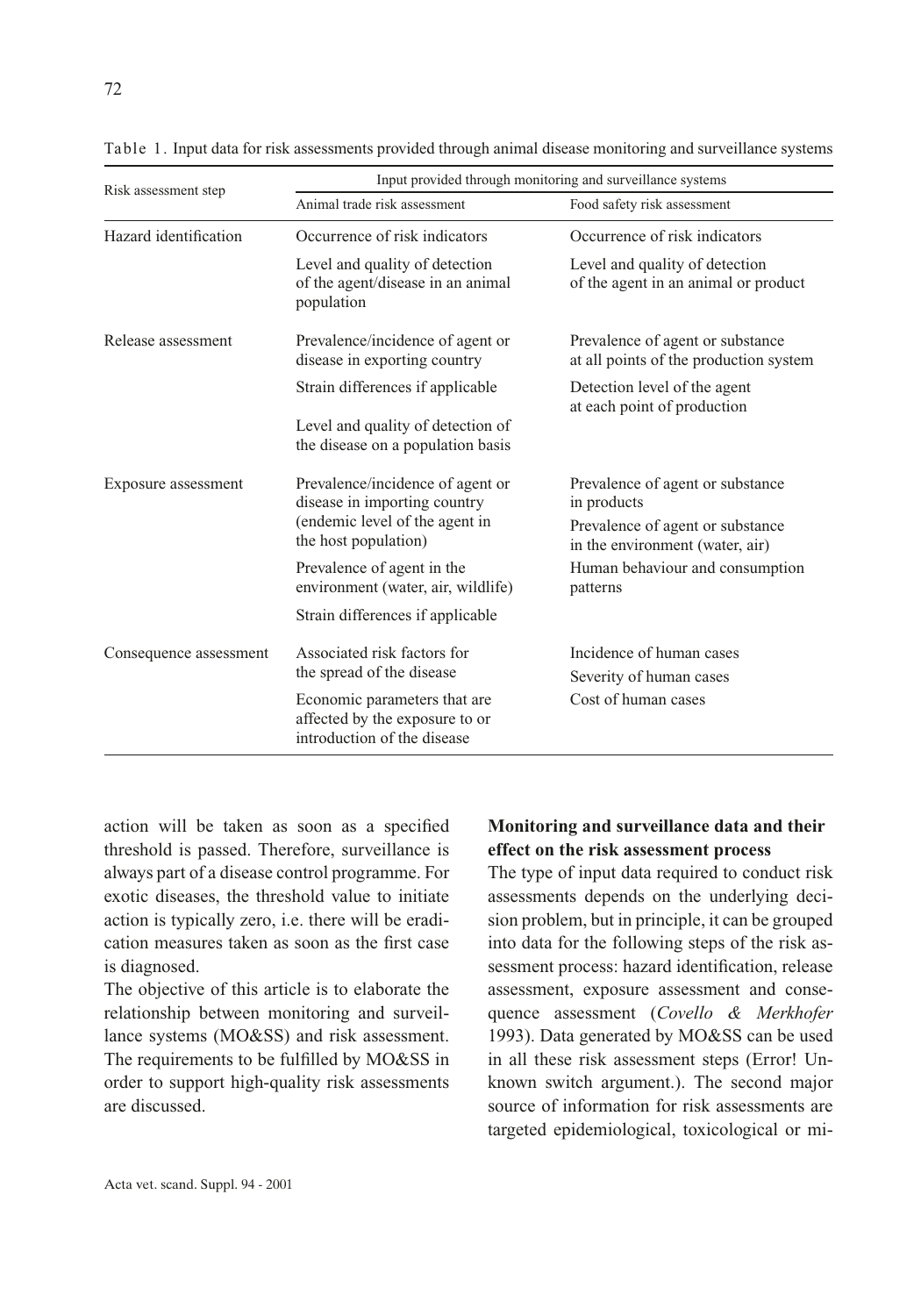crobiological studies (*Roseman* 1998), the adequate design of which is important and thus an area with potential for improvement in order to reduce imprecision in risk assessments (*Muntd et al.* 1998, *Younes & Somich-Mullin* 1998).

Hazard identification is the first step in the risk assessment process (Table 1). This step requires a thorough evaluation of existing data and information about the potential hazard to answer the question: "What can go wrong?". Only hazards that are identified will be included in the risk assessment. Hazard identification is therefore a very influential step. Monitoring systems can form the basis for data gathering for the hazard identification. For example, monitoring of antibiotic resistance in animals is used in the assessment of the risk of antibiotic resistance in human medicine. Such a monitoring system is, for example, currently run in Denmark (*Anonymous* 1998). One hazard under consideration in this country is the use of antibiotics in veterinary medicine, mainly their use as growth promoters. Not all antibiotics that are currently used are identified as hazards at this stage, but depending on the monitoring results in human and animal populations, products other than the ones currently listed by the European Union (EU) (Directive 70/542/EEC with recent amendments) could be phased out. Consequently, MO&SS can play a major role to determine the final recommendation resulting from a risk assessment process.

The hazard analysis critical control point (HACCP) approach is today used throughout the food processing industry (*Hogue et al.* 1998). HACCP systems focus on factors (hazards) that have been shown to contribute to foodborne illness. In a second step critical control points are identified. Critical control points are production steps where interventions can be applied. HACCP also includes data recording to monitor the production safety. HACCP systems can therefore be considered to be MO&SS

(*Guzewich et al.* 1997). These data can be used in risk assessments and, reciprocally, risk assessment techniques can also be used to develop HACCP programmes (*Mayes* 1998).

Most frequently, MO&SS data are used to document the occurrence of agents or substances in the release and exposure assessment part of a risk assessment. With regard to international trade questions, such data are routinely extracted from sources such as the animal health yearbook published by the *Office International des Epizooties* (OIE, for example, *Anonymous* 1999a). However, this publication is limited with respect to timeliness and accuracy, as it heavily depends on the quality of veterinary services and the MO&SS in place in individual countries. *Sanson & Thornton* (1997) demonstrated the influence of the quality of surveillance on the time needed for the detection of the first case of a newly introduced disease. Using outbreaks of *Salmonella dublin* as an example (an exotic agent in the country under consideration), it was shown, that a reduced surveillance programme could increase the median time to diagnosis from 4 weeks to 40 weeks. This demonstrates that background information on the design and conduct of MO&SS is necessary in order to be able to establish the level of confidence one can have into MO&SS results. This type of information, however, is not included in the animal health yearbook. It is therefore preferable to obtain data directly from the countries under consideration for import/export.

Regarding endemic diseases, monitoring of strain differences can also be a useful tool for the release assessment step of the risk assessment process. This is particularly important if differences between countries exist. For example, in Denmark the current monitoring system with respect to *Salmonella enterica* in swine includes strain differentiation. All salmonella isolates are phage-typed and a stamping-out strategy was adopted for multiresistant *Salmonella*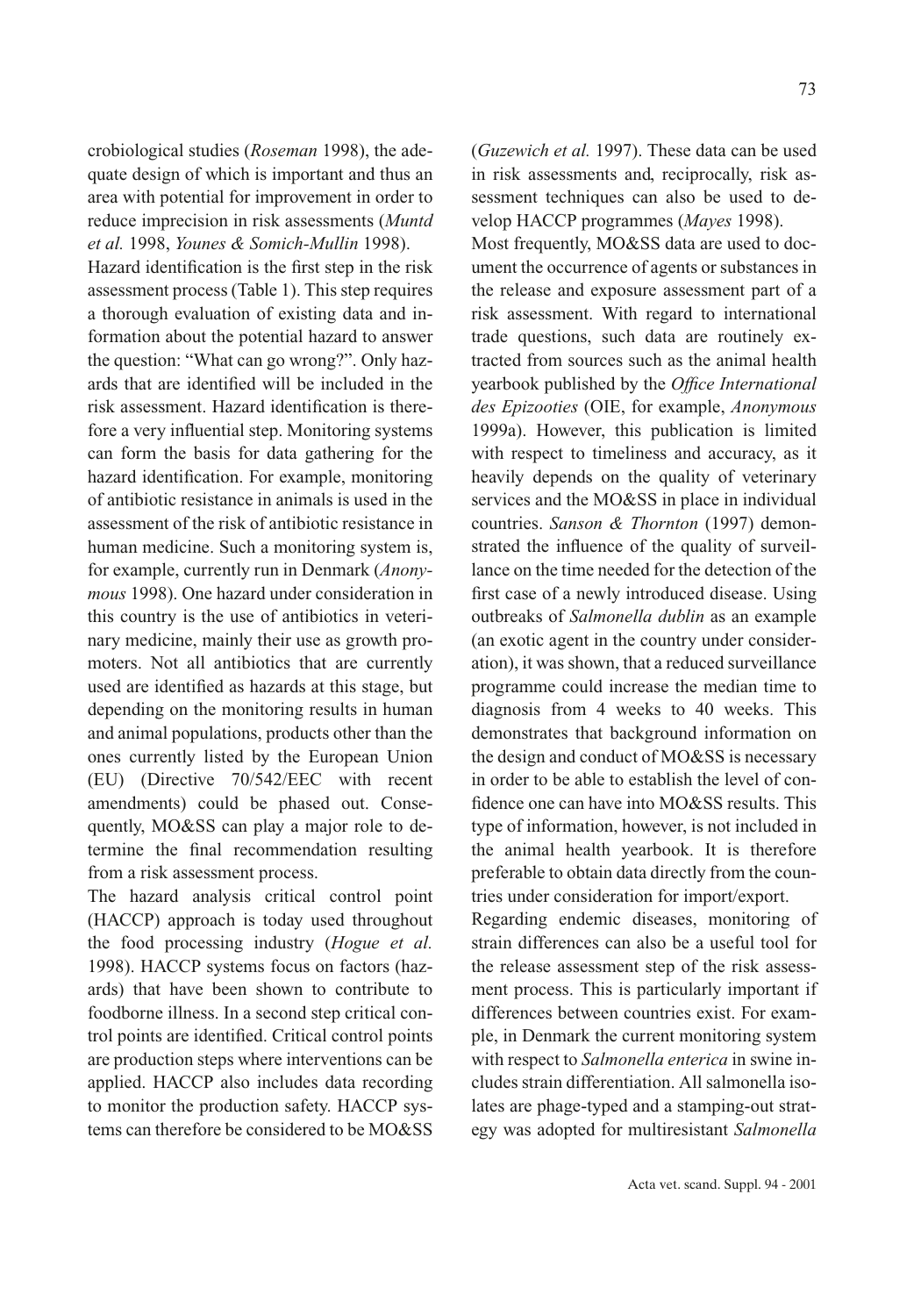*enterica* Typhimurium DT104 (*Møgelmose et al.* 1999). Imported commodities that contain multiresistant *Salmonella enterica* Typhimurium DT104 are no longer acceptable. This decision is based on the zero prevalence of multiresistant *Salmonella enterica* Typhimurium DT104 in food in Denmark and the health risk posed by this strain to affected humans. If strain differences in Denmark were not monitored, there would be no basis for applying such specific risk management strategies.

With respect to toxic substances and residues in food, MO&SS are being maintained in many countries. MO&SS for zoonotic agents, on the other hand, have gained attention only in recent years and mainly in Scandinavian countries. Additionally, the systems that are in place for residue and zoonotic agent monitoring are almost exclusively based on end product control. Monitoring of the entire production chain, however, is necessary for risk management measures such as the development of HACCP systems (*Hathaway* 1993). Such systems require the herd of origin to be integrated in the monitoring process (*Blaha* 1999). Integrated programs of this kind are only very rarely implemented. One example is the *Salmonella enterica* reduction programme in Denmark (*Nielsen & Wegener* 1997).

## **Ensuring high-quality input for risk assessments**

Quality of data is dependent on the methods and procedures used for data collection (*Younes & Somich-Mullin* 1998). All MO&SS should therefore include quality assurance steps. The validity determinants of a MO&SS are similar to those of any epidemiological study, namely proper study design, adequate sample size, representative samples, unbiased measure of outcome, control for confounding factors and correct statistical analysis (*Mundt et al.* 1998). Additionally, there are some analytical issues

that are specific for animal populations. For example, animal populations are typically aggregated and mobile and consequently, disease can occur in clusters in time and space (*Salman & Ruppanner* 1999). A series of articles addressing these analytical issues have recently been published (for example, *Donald et al.* 1994, *Dargatz & Hill* 1996, *Cameron & Baldock* 1998a, 1998b, *Audigé & Beckett* 1999), but the transfer of scientific knowledge to routine data collection has yet to occur. The new principles for sampling (e.g. cluster sampling) and analysis need to be integrated in national MO&SS legislation as well as in international MO&SS guidelines, for example, in the International Animal Health Code (*Anonymous* 1999b).

Clearly, there are many different types of MO&SS and there is no easy way to assess their quality. Nevertheless there is a need to evaluate MO&SS according to specific criteria in order to be able to interpret data correctly (*Welte et al.* 1998, *Anonymous* 1999c). *Hueston* (1993) suggested that the ideal national MO&SS should include aspects for the surveillance of disease agents, for host monitoring (e.g. livestock population census) and environmental assessments. Based on this principle, he suggested a catalogue of criteria to assess the level of implementation of MO&SS and the quality of veterinary services in a country. The issue of MO&SS evaluation was recently further contemplated by *Dufour* (1999). This author suggested the use of critical control points similar to an HACCP assessment to evaluate the quality of a MO&SS. Suggested critical control points were, for example, sampling, co-ordination and awareness, screening and diagnosis, as well as data collection, recording and analysis. This method was successfully applied to three existing surveillance systems. Based on the evaluation, recommendations were given in order to improve the quality of the programmes. These two examples document the need for a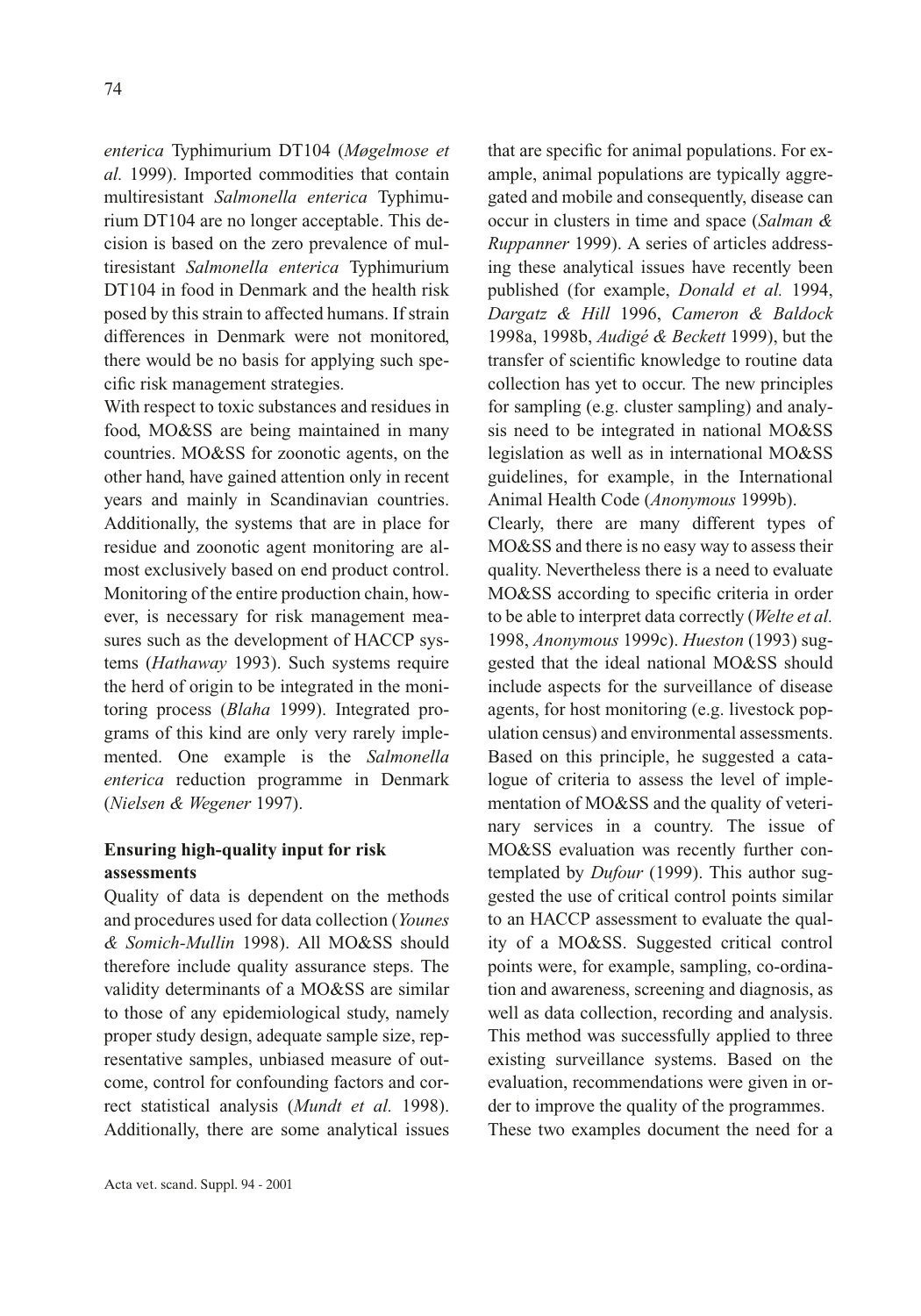quality assessment of MO&SS. If MO&SS were designed according to accepted standards, the data produced by these programmes would be of comparable quality and could be more readily used in risk assessments. In an additional step, MO&SS applying accepted standards could even be 'certified' by an independent organisation such as the OIE.

In order to provide better and higher quality input for risk assessments, MO&SS also need to be designed with the application of the data in mind. Therefore, people involved in data collection and analysis should not only know about survey design, but also have a basic understanding of risk assessment and the respective data needs (*Younes & Somich-Mullin* 1998).

## **Discussion and conclusions**

Risk assessment as a scientific framework is being promoted in the international trade and the food safety arena by the World Trade Organisation (*Campos* 1998), the OIE, the *Codex Alimentarius Commission* and the EU. These organisations are recognising the need for good quality data input and are promoting MO&SS as data sources. For example, the EU has listed the need for monitoring systems in a recent resolution for an antibiotic resistance strategy (*Anonymous* 1999d). Similarly, the OIE writes in the latest edition of the International Animal Health Code (1999b) that each country that plans to export animals or animal products needs to supply information on its MO&SSHY-PERLINK. This is necessary for the importing country to review the evidence for freedom from disease and to assess the related risk (*Welte et al.* 1998). The OIE has also developed standards for the surveillance of rinderpest and contagious bovine pleuropneumonia (http:// www.oie.int/Norms/a\_surv.htm), and standards regarding other diseases are likely to follow.

As MO&SS are to be used as data sources for risk assessments the quality of the data provided needs to be known. The validity of data consists of both internal and external validity. An assessment of data validity is suggested to be part of every MO&SS. This issue becomes even more pressing if data are to be used in risk assessments that need to be justifiable in the international trade arena. If minimal standards for MO&SS were specified, risk assessments could be readily compared between countries. This would support harmonisation of trade, one of the key objectives of the Sanitary and Phytosanitary Agreement governed by the World Trade Organisation. In the long term, even a certification of MO&SS could be envisaged.

The analysis of data generated by MO&SS or a survey is not always straightforward and specific issues have to be addressed. Although progress is being made in this area, the work remains largely limited to academic exercises and is not yet widely applied. In order to improve the knowledge transfer from research to application, scientific results have to be translated into practical examples, and user-friendly software tools need to be developed for field use.

Finally, everybody involved with the development of MO&SS, with data collection and analysis should have a basic understanding of the risk assessment process in order to appreciate the significance of data quality. Also feedback of risk assessment results to MO&SS staff needs to be strengthened. It has been shown in many examples that this increases motivation among data collectors and thus indirectly improves data quality.

The use of MO&SS data for risk assessment will ultimately support risk management, i.e. the selection and implementation of risk reduction measures. After risk reduction measures are implemented, MO&SS can again be used to measure the efficacy of these interventions. This is very much according to the original aim of surveillance, namely to provide information for action (*Thacker & Gregg* 1996).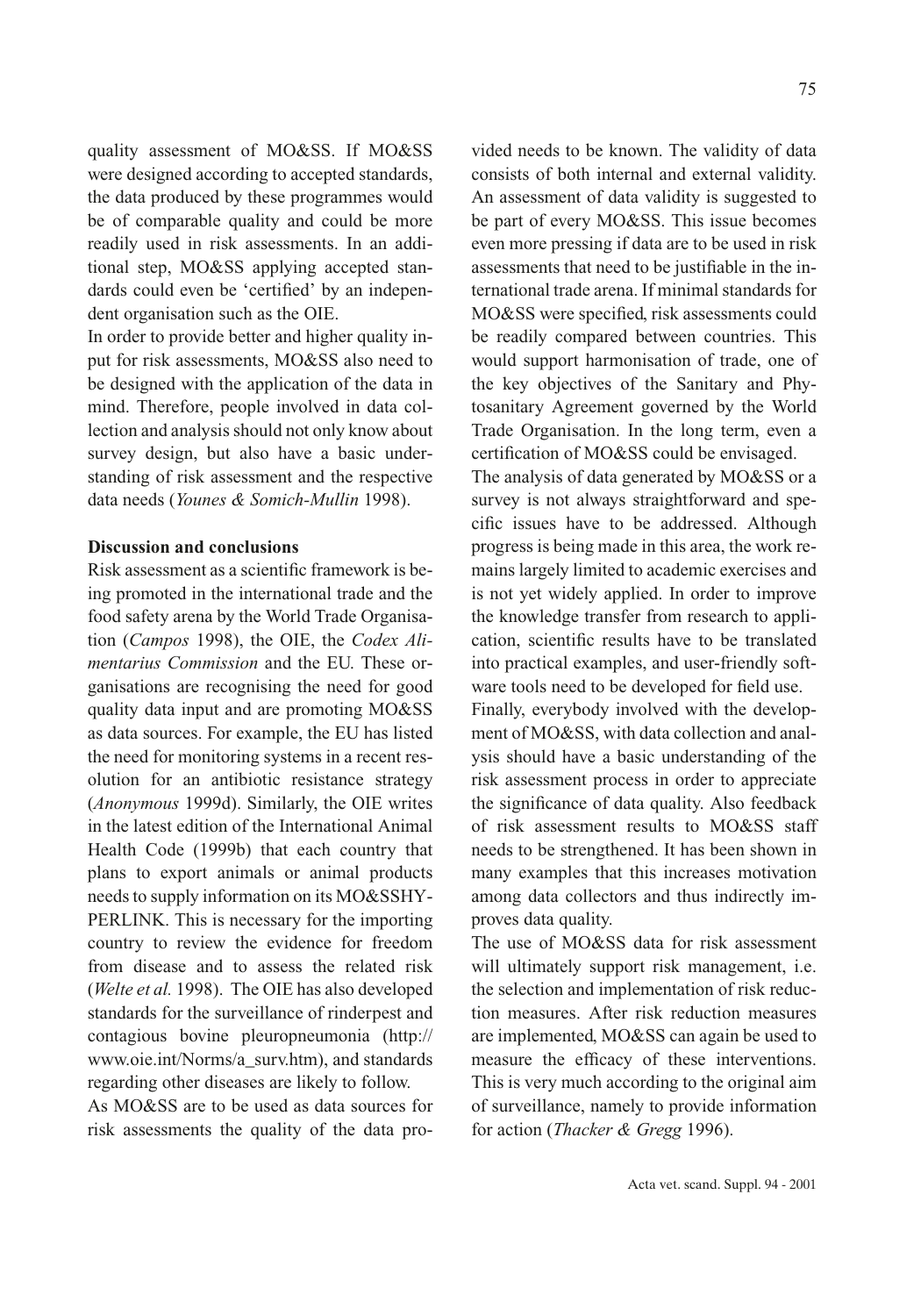#### **References**

- *Anonymous:* DANMAP 97 Consumption of antimicrobial agents and occurrence of antimicrobial resistance in bacteria from food animals, food and humans in Denmark. Danish Zoonosis Centre, Copenhagen, Denmark, 1998.
- *Anonymous:* World animal health. Office International des Epizooties, Paris, 1999a.
- Anonymous: International Animal Health Code. 8<sup>th</sup> Edition. Office International des Epizooties, Paris, 1999b, http://www.oie.int.
- *Anonymous:* Summary of the 1998 animal health monitoring and surveillance work conference. USDA:APHIS:VS 1999c.
- *Anonymous:* Council resolution of 8 June 1999 on antibiotic resistance 'A strategy against the microbial threat' (1999/C 195/01). Offic. J. Europ. Comm. 13.7.1999d, *C195,* 1-3
- *Ahl AS, Scree PS, Gipson PS, McDowell RM, Miller L, McElvaine MD:* Standardization of nomenclature for animal health risk analysis. Rev. Sci. Tech. Off. Int. Epiz. 1993, *12,* 1045-1053.
- *Audigé L, Beckett S:* A quantitative assessment of the validity of animal-health surveys using stochastic modelling. Prev. Vet. Med. 1999, *38,* 259-276.
- *Blaha T:* Epidemiology and quality assurance application to food safety. Prev. Vet. Med. 1999, *39,* 81-92.
- *Cameron AR, Baldock FC:* A new probability formula for surveys to substantiate freedom from disease. Prev.Vet.Med. 1998a, *34,* 1-17.
- *Cameron AR, Baldock FC:* Two-stage sampling in surveys to substantiate freedom from disease. Prev.Vet.Med. 1998b, 34, 19-30.
- *Covello VT, Merkhofer MW:* Risk Assessment Methods – Approaches for Assessing Health and Environmental Risks. Plenum Press, New York, 1993.
- *Campos H:* The ten commandments of the Sanitary and Phytosanitary Agreement of the World Trade Organization. Working paper, 2nd FAO E-Conference on Veterinary Services 1998, http://www. fao.org/ag/aga/agah/Vets-l-2/Contents/ Default.htm.
- *Christensen J:* Epidemiological concepts regarding disease monitoring and surveillance. Acta vet. Scand. (submitted).
- *Dargatz DS, Hill GW:* Analysis of survey data. Prev. Vet. Med. 1996, *28,* 225-237.
- *Donald AW, Gardner IA, Wiggins AD:* Cut-off points for aggregate herd testing in the presence of disease clustering and correlation of test errors.

Prev. Vet. Med. 1994, *19,* 167-87.

- *Dufour B:* Technical and economic evaluation method for use in improving infectious animal disease surveillance networks. Vet. Res. 1999, *30,* 27-37.
- *Guzewich JJ, Bryan FL, Todd ECD:* Surveillance of foodborne disease: I. purposes and types of surveillance systems and networks. J. Food Prot. 1997, *60,* 555-566
- *Hathaway SC:* Risk analysis and meat hygiene. Rev. Sci. Tech. Off. Int. Epiz. 1993, *12,* 1265-1290.
- *Hogue AT, White PL, Heminover JA:* Pathogen reduction and hazard analysis and critical control point (HACCP) systems for meat and poultry. Vet.Clin.North Am. Food Anim.Pract. 1998, *14,* 151-164.
- *Hueston WD:* Assessment of national systems for the surveillance and monitoring of animal health. Rev. sci. tech. Off. int. Epiz. 1993, *12,* 1187-96.
- *Kaplan S, Garrick BJ:* On the quantitative definition of risk. Risk Anal. 1981, *1,* 11-27.
- *Mayes T:* Risk analysis in HACCP: burden or benefit? Food Control 1998, *9,* 171-175.
- *Mundt KA, Tritschler, JP, Dell, LD:* Validity of epidemiological data in risk assessment applications. Hum. Ecol. Risk Assess. 1998, *4,* 675-683.
- *Møgelmose V, Nielsen B, Sørensen LL, Dahl J, Wingstrand A, Johansen M, Pihl K, Nielsen V, Svensmark B, Udesen F, Larsen LP, Baggesen DL:* Eradication of multiresistant *Salmonlla* Typhimurium DT104 infections in 15 Danish swine herds. Proc. 3rd Int. Symp. Epid. Contr. Salm. Pork, Washington, 1999, 367-369.
- *Nielsen B, Wegener HC:* Public health and pork and pork products: regional perspectives of Denmark. Rev. sci. tech. Off. int. Epiz. 1997, *16,* 513-24.
- *Roseman JM:* What can be done to ensure the usefulness of epidemiologic data for risk assessment purposes? Hum. Ecol. Risk Assess. 1998, *4,* 737- 746.
- *Sanson RL, Thornton RN: A modelling approach to* the quantification of the benefits of a national surveillance programme. Prev. Vet. Med. 1997, *30,* 37-47.
- *Salman M, Ruppaner R:* Risk management and decision analysis in animal health. Proc. Ann. Conf. Soc. Vet. Epid. Prev. Med., Bristol 1999, 1-6.
- *Thacker SB, Gregg MB:* Implementing the concepts of William Farr: the contributions of Alexander D. Langmuir to public health surveillance and communications. Americ. J. Epidemiol. 1996, *144* (Suppl), 23-8.